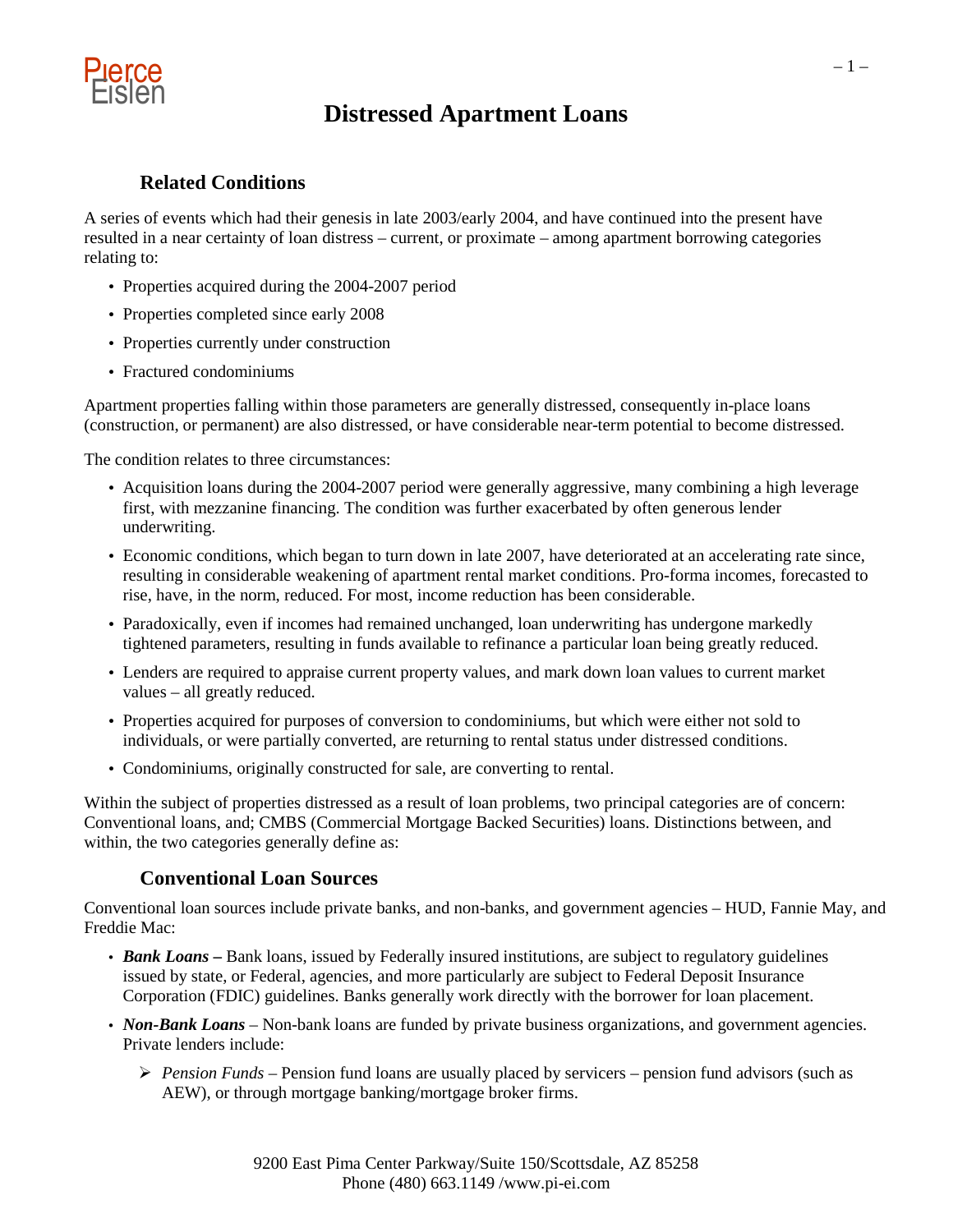

- *Insurance Companies* Insurance company loans are typically placed through mortgage bankers and mortgage brokers, but can also be direct between the lender and borrower.
- *Corporations* As example, GE Credit. Corporate lenders place their loans directly with the borrower, or through mortgage bankers/mortgage brokers.
- *Government Agency Loans* Government agency-provided loans are referred to as Government Sponsored Enterprises (GSEs), and are made available through three sources:
	- *Fannie Mae and Freddie Mac* Fannie Mae and Freddie Mac loans are typically placed through mortgage brokers, some of which are authorized to provide their own underwriting. These "DUS" lenders, through a special arrangement with Fannie Mae and Freddie Mac, not only generate loan prospects, but also underwrite the loans they place.
	- $\triangleright$  HUD 221(d)4/223(f) HUD loans have, until recently, been notably limited in use, but are becoming more prevalent. The HUD 221(d)(4) loan is made available for new development; the 223(f) loan is made available for acquisition and renovation of an existing property. Financing under both formats can be relatively attractive. A HUD loan advantage is there is no personal liability required of the borrower, and payment terms are attractive.

Aside from Fannie, Freddie, and HUD loans, the rest of the lender community has in common that formats are also relatively conventional. That is, a specific time period is attached, and the borrower may, or may not, be required to agree to personal liability. In the case of bank construction loans, or A & D (Acquisition and Development) loans, borrower personal obligation is universal; HUD loans do not require borrower personal obligation. Banks and HUD most often provide construction financing for smaller new developments (up to \$25,000,000), and some small banks provide permanent financing, but principally limit permanent financing to smaller loans.

Pension funds and insurance companies typically provide the larger loans for major projects (i.e. larger than \$25,000,000 in size).

### **CMBS (Commercial Mortgage Backed Securities) Loan**

CMBS loans (other than government – Fannie Mae and Freddie Mac – sponsored) are no longer available. CMBS loans were placed during a several year period extending through third quarter, 2007, and were typically placed through mortgage brokers, or bank-owned affiliates chartered for that particular activity. Loans of this type were bundled, then sold through a securitized pool sponsored by a Wall Street securities firm (i.e. JP Morgan, Merrill-Lynch). Pool sponsors are designated, "Master Servicer". Pools were sold as bonds, created to provide ascending levels of return by separating the pools into "tranches" – a sort of something for everyone – extending through several levels of risk from "Junk" to "Triple A".

Tranches were then sold independently of each other, consequently there is little, or no, communication among tranche investors until a loan becomes troubled, a disproportionately high probability under current economic circumstances.

To provide a manner of dealing with potential problems, Special Servicers are assigned to all CMBS loans. When a Commercial Mortgage Backed Securitized loan encounters problems (a loan in arrears two payments is assigned to the Special Servicer), or matures without take-out financing being available, the Special Servicer charged with optimizing bondholder positions takes over responsibility for dealing with related issues. Toward this, Special Servicers are authorized to reduce, forebear, or extend loan maturity dates. This places considerable onus on Special Servicers to play ball with borrowers in the quest for recovering as much principal and interest as possible for the bondholders. But there is a hitch in the process: Not all bondholders have the same interests.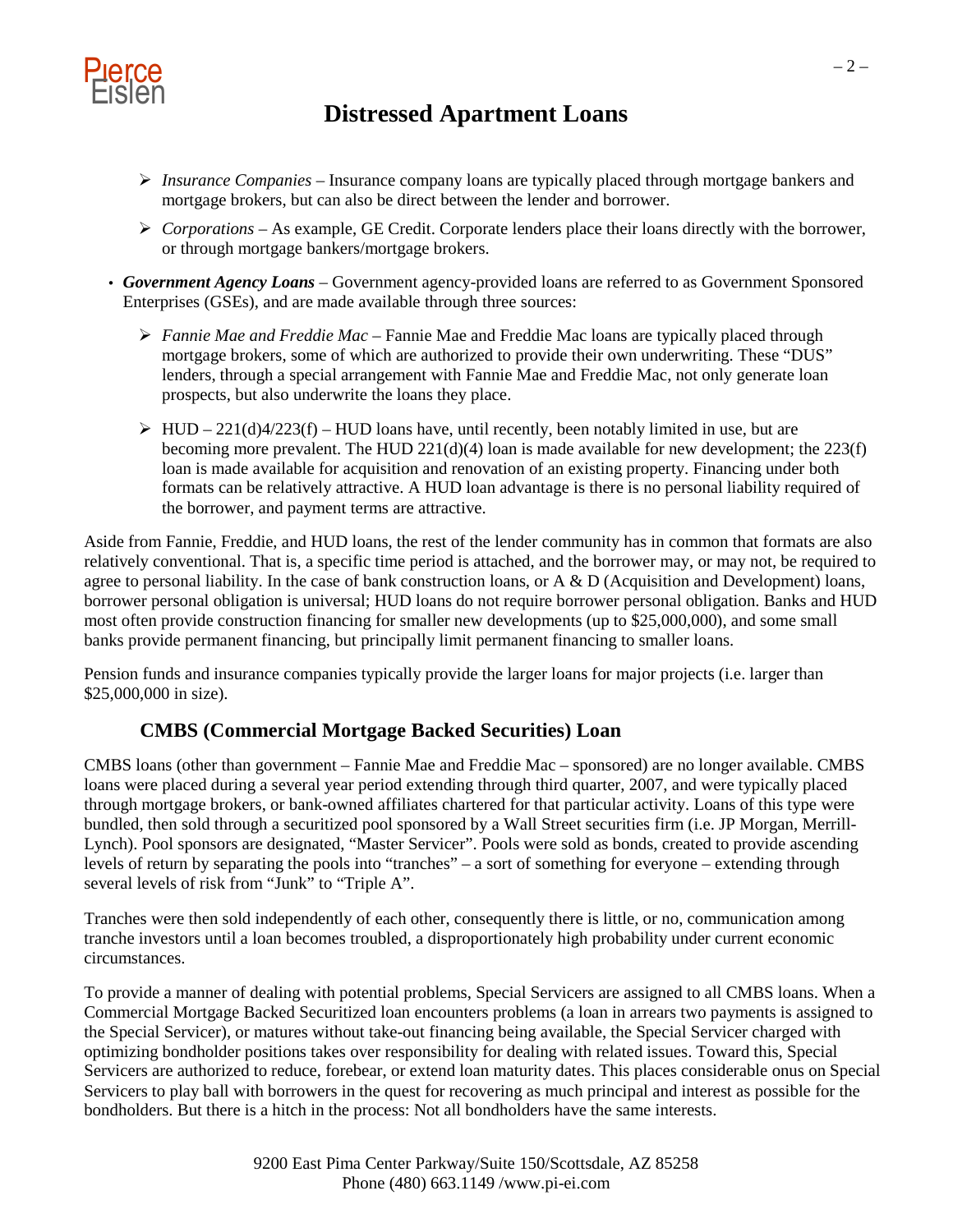

Cash flows from properties securing loans included in pools are dedicated to paying interest on the series of bonds, ranging from "AAA", to "B", to "unrated" (junk) bonds, with each paid according to assessed degree of risk. Loan maturity date extensions are a natural line of least resistance for the Special Servicers to follow, but that action reduces AAA bondholder returns; other tranches, if the property is foreclosed, may be wiped out. And therein lies the problem. No one will be happy, but the Special Servicer will make the call regarding an ultimate resolution.

### **What We Will See With Distressed Loans**

**Bank/Non-Bank Loans** – Terminology you will see relating to a distressed bank/non-bank loan includes:

- *Preforeclosure* When a loan is delinquent late in payment a lender will issue a "Notice to Cure" to the borrower. In the event debt service payments are not brought current, foreclosure is the next step.
- *Foreclosure* A "Notice of Acceleration" is issued when a delinquency isn't cured. At this point, the loan is in default, a date has been set for a "Trustee Sale"; the borrower has to pay off the loan, or lose the property at a sale conducted by the County Sheriff. Anyone can bid on the property and secure title at the Sheriff's (trustee) sale. The outcome is that either the lender will acquire the property, or an investor will complete the transaction.

A foreclosure under a deed of trust is typically completed at the end of 90 days from the Notice of Foreclosure. In Texas the period is reduced to 45 days from the time Notice of Foreclosure has been delivered to the borrower.

- *REO* ("Real Estate Owned") *–* This is a bank-owned property which has been acquired through a foreclosure action. The lender has become the rightful owner; the borrower has no further rights.
- *Bankruptcy* When a lender has moved to foreclose on a property, a borrower has the right to request protection by the court, delaying foreclosure until a case can be made for some other alternative. We aren't likely to see as many bankruptcy actions this cycle as a court has the authority to complete a "cramdown" which gives the borrower relief in the form of loan amount, and/or loan rate, reduction, resulting in the lender losing substantial loan value. A borrower may also place a property into bankruptcy simply because a default has been declared for a reason other than property non-performance, in which case the borrower seeks protection from an unwarranted action.

### **Other Definitions That May Be Of Help To You**

Other terminology associated with the distressed loan category that may be of use to you, includes:

- *Mezzanine Financing* a high-risk, junior position, loan placed by private lenders typically hedge-funds. A hedge-fund is a private investment fund formed for a specific purpose, typically high-risk investment. Because mezzanine funding is in junior position to a first encumbrance, when a foreclosure is completed the mezzanine lender loses their investment.
- *A & D (Acquisition and Development) Loan* An A & D Loan supports acquisition of a property, and also funds planned improvements to be made to the property. Typically  $A \& D$  loan debt service is interest only, and is short term, intended to be replaced by take-out financing in the form of a permanent loan when upgrades are complete, and property operations are stabilized at the upgraded level.
- *Fannie Mae/Freddie Mac* The Federal National Mortgage Association (FNMA), and the Federal Deposit Mortgage Corporation (FDMC) also provide loans sourced through bundled securitized pools. The difference between a Fannie Mae/Freddie Mac pool and the CMBS pools, is there are no Fannie/Freddie tranches, and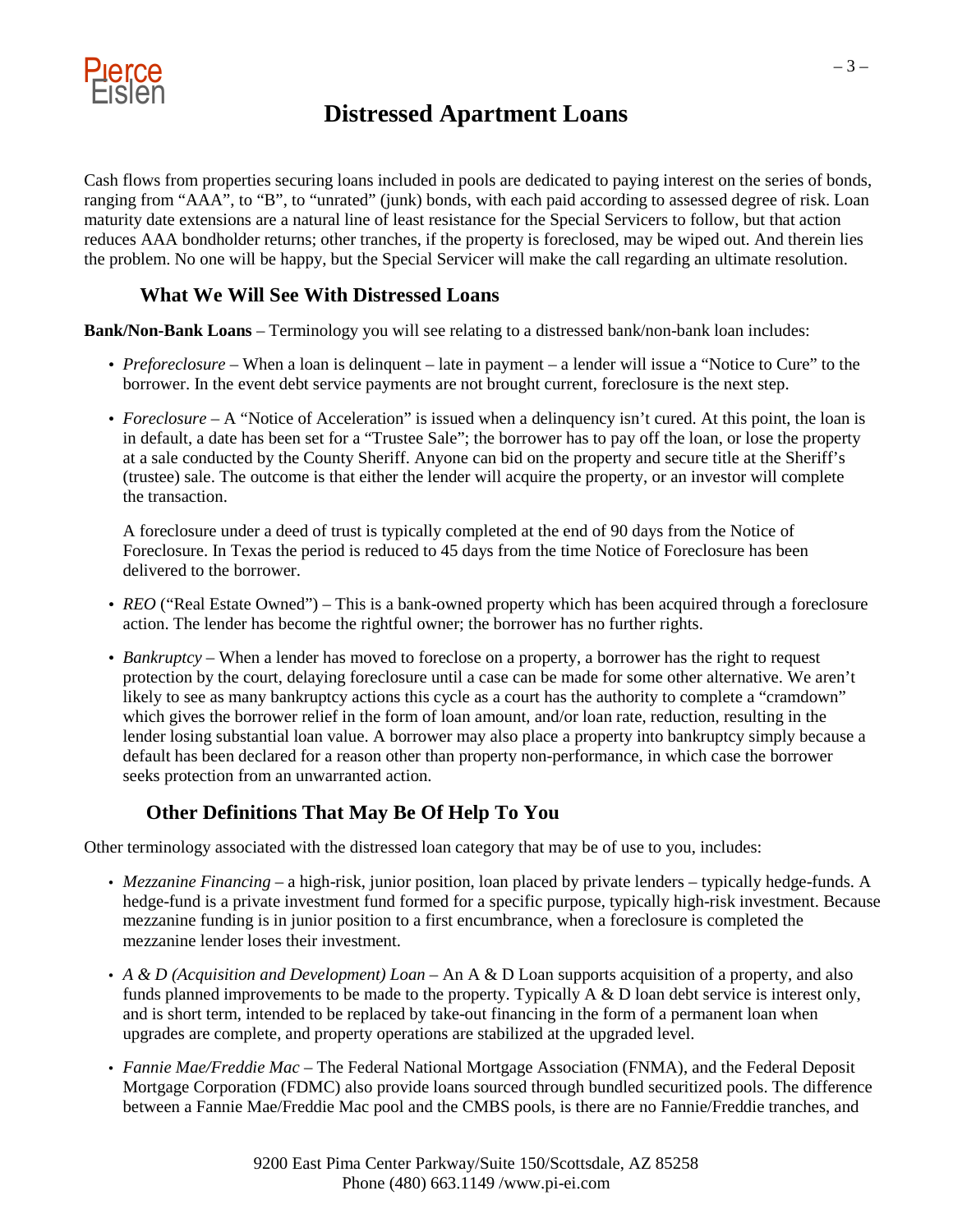

Fannie Mae and Freddie Mac are quick to initiate action to foreclose, and take properties back for resale when a foreclosure action is completed.

- *Trustee* A trustee can be assigned through agreement between a borrower and a lender to oversee a property until a foreclosure, or some other negotiated action is completed, or by the court when a bankruptcy action has been initiated. In this instance, a trustee is distinguished from an individual responsible for conducting a trustee sale, a process initiated typically by a county sheriff, with the foreclosure sale conducted on the courthouse steps.
- *TALF* Joint economic committee chair, Carolyn Maloney, states "about 700 billion dollars of the 3.5 trillion dollars commercial real estate market loans currently in place must be refinanced before the end of 2010 to prevent hefty bank losses." Commercial mortgage backed security (CMBS) loans are likely to total between 9%-12%, or 90 billion dollars, of the commercial real estate market's losses according to Dueutsche Bank Securities Research Analyst, Richard Parkus. Mr. Parkus is of the opinion that improvement in the market is not likely until 2012.

With that condition in mind, the Term Asset-Backed Securities Loans Facility (TALF) Program was passed with the anticipation of restarting the commercial mortgage backed securities market. The theory is by 2009year-end TALF may add some liquidity to the market. But there are restrictions that considerably inhibit that prospect; Bonds must have a AAA, rating, and; trade dates of July 2, 2009, forward. A further question has to do with the existing CMBS loan eligibility based on acceptable delinquency rates.

As currently structured, TALF ends June 30, 2009.

#### **Current Loan Availability**

Unlike the 2004 – 2007 period when transaction activity peaked, current apartment loan availability is greatly constricted. Banks, insurance companies, and pension funds have, at least for now, limited their willingness to loan on apartments.

For existing property acquisition or refinancing the only reasonably available permanent financing currently is through HUD, Fannie Mae and Freddie Mac. And with that, borrowing standards are tight, typically requiring:

- Loan to Value  $-65-70%$
- Debt Coverage Ratio 1.30/1.35
- Underwriting Parameters Trailing 12 month actual operations.

A contradiction to these parameters is a HUD  $221(d)(4)$  loan made available for new construction. A HUD 221(d)(4) is typically funded at an 85% loan to value and incorporates a 40 year term. Unlike a bank construction loan which is typically limited to a 24 to 36 month period, requires a borrower personal guarantee, and separate take-out (permanent) financing, the HUD loan converts to a permanent loan when certain conditions relating to occupancy and income are met.

Non-bank lenders have full authority to negotiate a work-out with borrowers. Bank loans, on the other hand, have little flexibility. When a foreclosure has been initiated, the foreclosure process must be completed. At the time a loan has been designated as "distressed", the loan is required to be placed into a balance sheet category referred to as "Scheduled". And when a loan has been designated as Scheduled, the bank has already reserved for loss in the full amount of the loan balance remaining. This means that banks are more likely to rid themselves of properties held in REO status, or to write down their loan in a "short sale" agreement with a borrower and prospective purchaser in sale of a property prior to foreclosure.